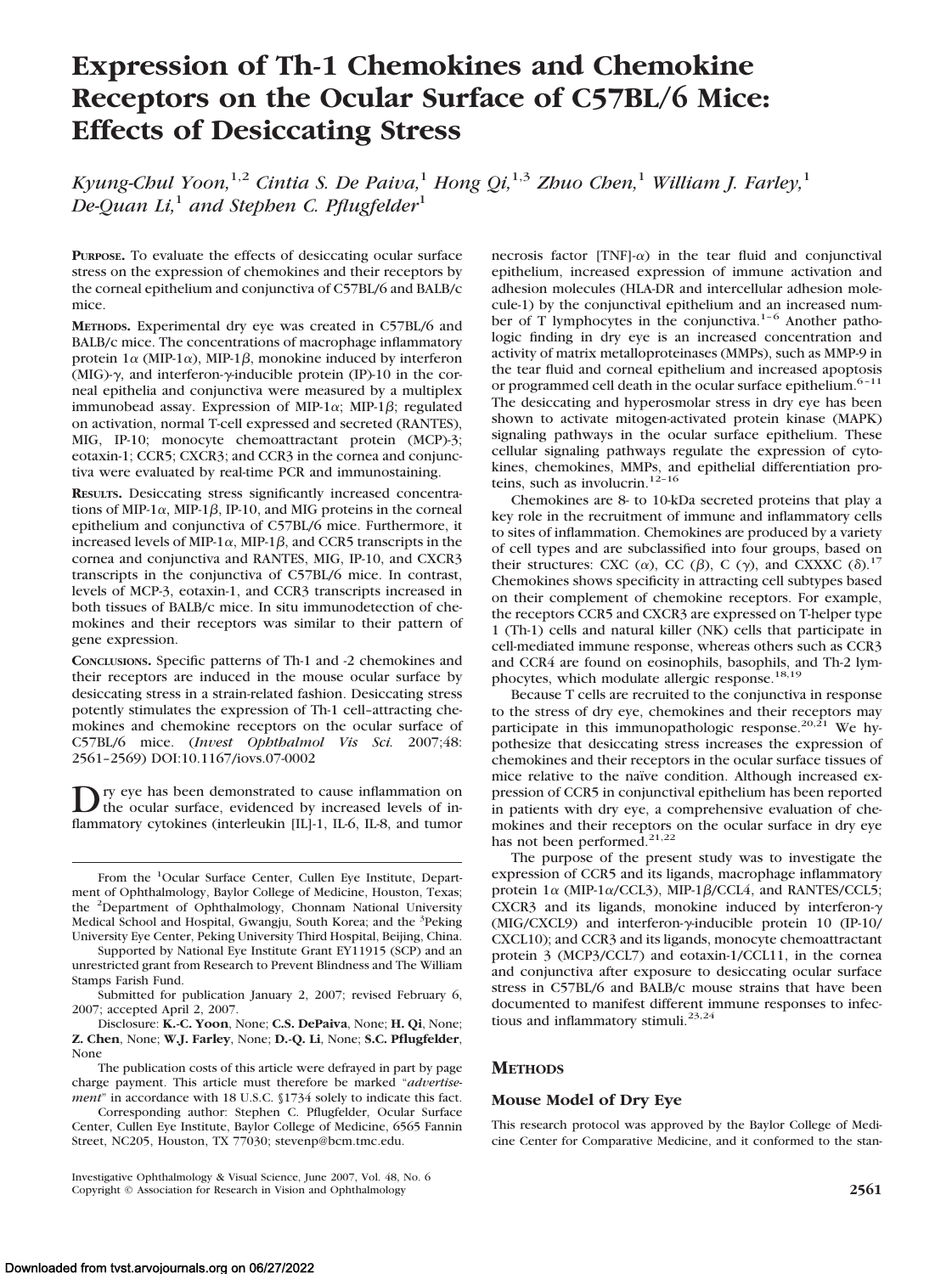|  | <b>TABLE 1.</b> Oligonucleotide Primers Used for Real-Time PCR |  |  |  |  |
|--|----------------------------------------------------------------|--|--|--|--|
|--|----------------------------------------------------------------|--|--|--|--|

| <b>Gene Name</b>                                                | <b>Symbol</b>       | Assay ID*     |
|-----------------------------------------------------------------|---------------------|---------------|
| Glyceraldehyde-3-phosphate dehydrogenase                        | <b>GAPDH</b>        | Mm99999915 gl |
| CC chemokine receptor 5                                         | CCR5                | Mm01216171 ml |
| CXC chemokine receptor 3                                        | CXCR3               | Mm00438269 ml |
| CC chemokine receptor 3                                         | CCR3                | Mm00515543 ml |
| Macrophage inflammatory protein $1\alpha$                       | $MIP-1a/CCL3$       | Mm00441258 ml |
| Macrophage inflammatory protein $1\beta$                        | MIP-1b/CCL4         | Mm00443111 ml |
| Regulated upon activation, normal T-cell expressed and secreted | <b>RANTES/CCL5</b>  | Mm01302428 ml |
| Monokine induced by interferon- $\gamma$                        | <i>MIG/CXCL9</i>    | Mm00434946 ml |
| Interferon-y-inducible protein 10                               | <i>IP-10/CXCL10</i> | Mm00444235 ml |
| Monocyte chemoattractant protein 3                              | MCP-3/CCL7          | Mm00443113 ml |
| Eotaxin-1                                                       | Eotaxin-1/CCL11     | Mm00441238 ml |

\* Identification number from Applied Biosystems.

dards in the ARVO Statement for the Use of Animals in Ophthalmic and Vision Research.

Experimental dry eye (EDE) was induced in 6- to 8-week-old C57BL/6 and BALB/c mice of both genders (Jackson Laboratories, Bar Harbor, ME), by subcutaneous injection of 0.5 mg/0.2 mL scopolamine hydrobromide (Sigma-Aldrich, St. Louis, MO) in alternating hindquarters four times a day (8 AM, 11 AM, 2 PM, and 5 PM) with exposure to an air draft and  $\leq 40\%$  ambient humidity for 18 hours per day, as previously reported.15,25 Mice were euthanatized after 5 or 10 days (5D and 10D in figures and tables) of this treatment. A group of age- and gender-matched mice that did not receive any treatment to induce dry eye served as untreated (UT) control subjects.

#### **Multiplex Immunobead Cell-Signaling Assay**

The levels of MIP-1 $\alpha$ , MIP-1 $\beta$ , MIG, and IP-10 in the corneal epithelium and conjunctiva were measured with a sensitive, fluorescent multiplex immunobead assay (Luminex; BioSource-Invitrogen, Carlsbad, CA). Corneal epithelia and conjunctival tissues were collected at each time point, and 10 samples of each tissue (cornea or conjunctiva) from each mouse strain were pooled in extraction reagent (Tissue Extraction Reagent I; BioSource-Invitrogen) supplemented with a protease inhibitor cocktail tablet (Roche Applied Science, Indianapolis, IN) for 15 minutes. The cell extracts were centrifuged at 14,000*g* for 15 minutes at  $4^{\circ}$ C, and the supernatants were stored at  $-80^{\circ}$ C before use. The protein concentration of the cell extracts was measured with a protein assay kit (Micro BCA; Pierce, Rockford, IL).

Each sample (10  $\mu$ g/25  $\mu$ L) was added to wells of a 96-well plate and incubated overnight at 4°C in the dark, with 25  $\mu$ L of 1× beads coupled to mouse chemokine-specific antibodies. Serial dilutions of each chemokine were also added to wells in the same plate, to generate a standard curve. The next day, the beads were washed and mixed with 25  $\mu$ L of 1× biotinylated secondary chemokine antibody mixture for 1 hour at room temperature, followed by washing and subsequent incubation with 25  $\mu$ L of streptavidin-phycoerythrin for 30 minutes (both steps performed in the dark). After a final wash, the wells were resuspended in 100  $\mu$ L of assay buffer. Chemokine concentrations were measured with a multiplex analysis system (model 100 IS 2.3; Luminex, Austin, TX). Chemokine concentrations were measured in samples from four different sets of experiments, and the results were averaged. The minimum detectable concentrations of MIP-1 $\alpha$ , MIP-1 $\beta$ , MIG, and IP-10 were 15, 25, 15, and 40 pg/mL, respectively.

#### **RNA Isolation and Real-Time PCR**

Total RNA was isolated from the corneal epithelia or conjunctiva that were collected from 10 eyes and pooled at each time point by using acid guanidium thiocyanate-phenol-chloroform extraction.<sup>26</sup> The RNA concentration was measured by its absorption at 260 nm, and the samples were stored at  $-80^{\circ}$ C until use.

First-strand cDNA was synthesized from 1  $\mu$ g of total RNA with random hexamers and M-MuLV (Moloney murine leukemia virus) reverse transcriptase (Ready-To-Go You-Prime First-Strand Beads; GE Healthcare, Piscataway, NJ) as previously described.<sup>14,15,27</sup> Real-time PCR was performed by using specific probes (*Taq*Man MGB; Applied Biosystems, Inc. [ABI], Foster City, CA; Table 1), with a master mix (*Taq*Man CR Universal PCR Master Mix AmpErase UNG; ABI), in a commercial thermocycling system (Mx3005P QPCR System; Stratagene, La Jolla, CA), according to the manufacturer's recommendations. Assays were performed in duplicate in each experiment and were repeated in four sets of mice. A nontemplate control was included in all the experiments to evaluate DNA contamination of the reagent used. The *GAPDH* gene was used as an endogenous reference for each reaction, to correct for differences in the amount of total RNA added. The results of quantitative PCR were analyzed by the comparative C<sub>T</sub> method,<sup>14</sup> where target change =  $2^{-\Delta\Delta Ct}$ . The cycle threshold  $(C_t)$  was determined using the primary (fluorescent) signal as the cycle at which the signal crosses a user-defined threshold. The results were normalized by the  $C_t$  of *GAPDH* and the relative mRNA level in the C57BL/6 untreated group was used as the calibrator.

# **Immunodetection of Chemokines and Chemokine Receptors**

Immunofluorescent staining to evaluate expression of chemokine and chemokine receptor proteins in corneal and conjunctival tissue sections was performed by a previously reported method.<sup>28</sup>

Eyes and adnexa from three mice in each group (four different sets of experiments) were surgically excised, embedded in OCT compound (VWR, Suwanee, GA), and flash frozen in liquid nitrogen. Sagittal  $8-\mu m$ sections were cut with a cryostat (HM 500; Micron, Waldorf, Germany) and placed on glass slides that were stored at  $-80^{\circ}$ C. The tissue sections (two slides per animal) for immunofluorescent staining were fixed in acetone at  $-20^{\circ}$ C (for CCR5 and CXCR3) or 4% paraformaldehyde at  $4^{\circ}$ C (for MIP-1 $\alpha$ , MIP-1 $\beta$ , RANTES, MIG, IP-10, MCP-3, eotaxin-1, and CCR3) for 10 minutes. After blocking with 20% normal horse (for MIP-1 $\alpha$ , MIP-1 $\beta$ , MIG, IP-10, MCP-3, CCR5, and CXCR3) or goat (for RANTES, extaxin-1, and CCR3) serum in PBS for 45 to 60 minutes, primary antibodies against the chemokines or chemokine receptors listed in Table 2 were applied, and the sections were incubated for 1 hour at RT. Secondary antibodies, Alexa-Fluor 488 - conjugated donkey anti-goat IgG, Alexa-Fluor 488-conjugated goat antirabbit IgG, or Alexa-Fluor 488-conjugated goat anti-rat IgG (1:300 dilution) were then applied, and the sections were incubated in a dark chamber for 1 hour, followed by counterstaining with propidium iodide (PI;  $2 \mu g/mL$  in PBS) for 10 minutes. Secondary antibody alone and goat anti-mouse isotype, rabbit anti-mouse isotype, or rat antimouse isotype (BD PharMingen, San Jose, CA) controls were also performed.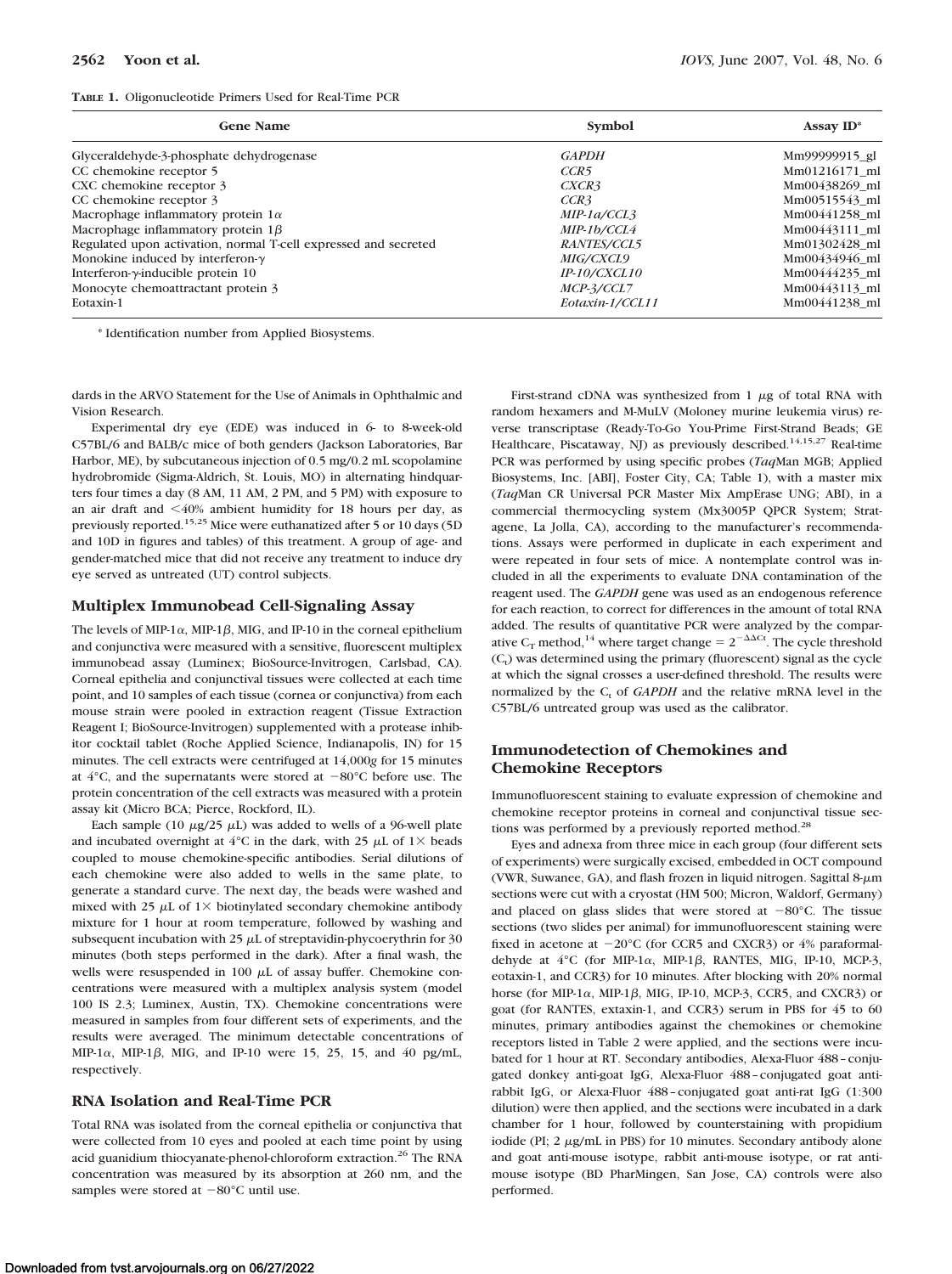| <b>Primary Antibody</b> | Category          | <b>Dilution</b> | Source*             |
|-------------------------|-------------------|-----------------|---------------------|
| CCR <sub>5</sub>        | Goat polyclonal   | 1:200           | Santa Cruz          |
| CXCR3                   | Goat polyclonal   | 1:200           | Santa Cruz          |
| CCR3                    | Rabbit polyclonal | 1:100           | <b>BD</b> Pharmigen |
| MIP-1 $\alpha$ /CCL3    | Goat polyclonal   | 1:7             | R&D Systems         |
| MIP-1 $\beta$ /CCL4     | Goat polyclonal   | 1:7             | R&D Systems         |
| RANTES/CCL5             | Rat monoclonal    | 1:20            | R&D Systems         |

MIG/CXCL9 Goat polyclonal 1:10 R&D Systems IP-10/CXCL10 Goat polyclonal 1:7 R&D Systems MCP-3/CCL7 Goat polyclonal 1:50 Santa Cruz Eotaxin-1/CCL11 Rat monoclonal 1:20 R&D Systems

**TABLE 2.** Primary Anti-mouse Antibody Used for Immunofluorescent Staining and Immunohistochemistry

\* Santa Cruz Biotechnology, Santa Cruz, CA; BD PharMingen, San Jose, CA; R&D Systems, Minneapolis, MN.

Digital confocal images (512  $\times$  512 pixels) were captured with a laser scanning confocal microscope (LSM 510, with krypton-argon and He-Ne laser; Carl Zeiss Meditec, Inc., Thornwood, NY) with 488-nm excitation and 543-nm emission filters (LP505 and LP560, respectively; Carl Zeiss Meditec, Inc.) and were acquired with a  $40/1.3\times$  oil-immersion objective. Images from untreated control and EDE samples were captured with identical photomultiplier tube gain settings and were processed with the microscope system (LSM-PC software; Carl Zeiss Meditec, Inc.) and image-analysis (Adobe Photoshop 7.0; Adobe Systems, San Jose, CA) software. Staining intensities were graded by consensus of two masked observers who used a previously reported scale: grade 0, no different from the secondary antibody control;  $+$ , slightly greater than the secondary antibody control;  $++$ , moderate staining; and  $++$ , intense staining.<sup>29</sup>

Immunohistochemistry was performed to detect and count stromal cells stained positively for the chemokine receptors CCR5 and CXCR3, as previously described.<sup>30</sup> After fixation in acetone at -20°C for 10 minutes, endogenous peroxidases were quenched

with  $0.3\%$  H<sub>2</sub>O<sub>2</sub> in PBS for 10 minutes. The sections were sequentially blocked with avidin/biotin block (Vector Laboratories, Burlingame, CA) for 10 minutes each. After the sections were blocked with 20% normal rabbit serum in PBS for 45 minutes, primary antibodies were applied and incubation continued for 1 hour at RT. After they were washed, the sections were incubated with biotinylated rabbit anti-goat secondary antibodies (Vectastain Elite ABC Kit; Vector Laboratories) according to the manufacturer's protocol. The samples were finally incubated with  $3.3'$ -diaminobenzidine (DAB; NovaRed; Vector Laboratories) peroxidase substrate to give a red stain (2 to 10 minutes, optimized for each antibody) and counterstained with Mayer's hematoxylin. Secondary antibody alone and goat anti-mouse and rabbit anti-mouse isotype (BD PharMingen) control experiments were also performed. The sections were examined and photographed with a microscope equipped with a digital camera (Eclipse E400 with a DXM 1200 camera; Nikon, Garden City, NY). The number of cells staining positively for CCR5 or CXCR3 was counted in conjunctival tissue sections. Three sections from each animal were evaluated. Positively stained cells were



**FIGURE 1.** Concentrations of MIP-1 $\alpha$  $(A)$ , MIP-1 $\beta$  (**B**), MIG (**C**), and IP-10 (**D**) in the corneal epithelium and conjunctiva of UT mice and mice with experimental dry eye for 5 (5D) and 10 (10D) days in the C57BL/6 and BALB/c strains, as determined by immunobead assay. Data are expressed as the mean  $\pm$  SEM. *Dotted line*: lowest value in the linear portion of the curve generated from the observed mean fluorescence intensities versus the observed concentrations.  $*P < 0.05$ ,  $*P < 0.01$ ,  $*P < 0.001$ vs. C57BL/6-UT or BALB/c-UT.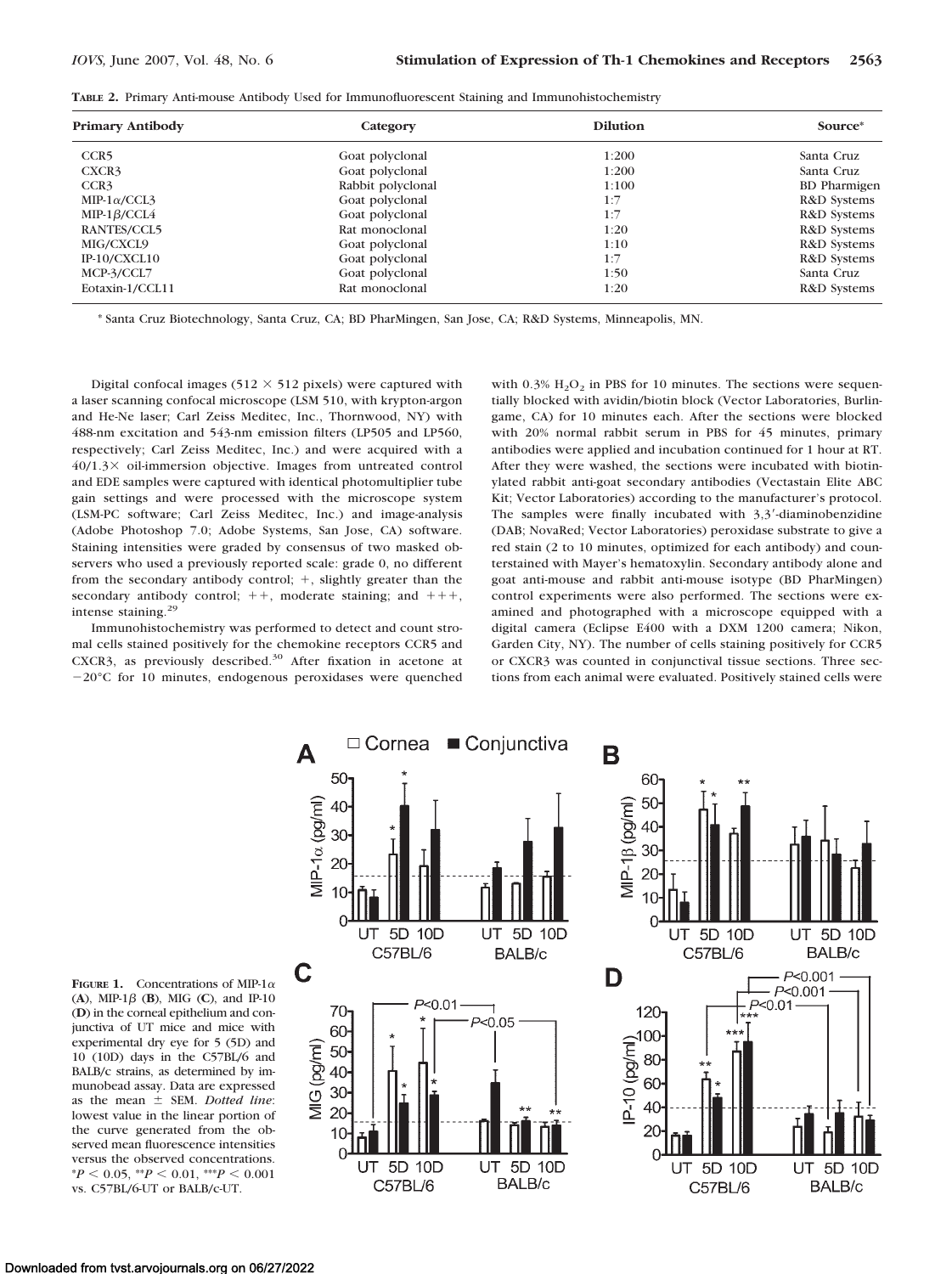

**FIGURE 2.** Real-time PCR data showing the relative expression (*x*-fold) of  $MIP-1\alpha$  (A),  $MIP-1\beta$  (B), RANTES (C), MIG (**D**), IP-10 (**E**), MCP-3 (**F**), eotaxin-1 (**G**), CCR5 (**H**), CXCR3 (**I**), and CCR3 (**J**) in the corneal (CN) and conjunctival (CJ) epithelium of untreated (UT) mice and mice with experimental dry eye for 5 (5D) and 10 (10D) days in both C57BL/6 and BALB/c strains. Data are expressed as the mean  $\pm$  SEM.  $^{*}P$  < 0.05,  $^{**}P$  < 0.01, \*\*\* $P < 0.001$  vs. C57BL/6-UT or BALB/c-UT.  $\uparrow P$  < 0.05,  $\uparrow \uparrow P$  < 0.01, †††*P* 0.001 vs. C57BL/6-5D or BALB/c-5D.

counted over a length of at least  $500 \mu m$  in the conjunctival epithelium and to a depth of  $75 \mu m$  below the epithelial basement membrane in the stroma for a distance of 500  $\mu$ m, with imageanalysis software (Metavue 6.2r4 software; Molecular Devices, Sunnyvale, CA). Results were expressed as the number of positive cells per  $100 \mu m$ .

# **Statistical Analysis**

Results are presented as the mean  $\pm$  SEM of at least four separate experiments. Statistical differences in the immunobead assay and realtime PCR results were evaluated by two-way ANOVA, with post hoc analysis with the Bonferroni test. The Mann-Whitney test was used to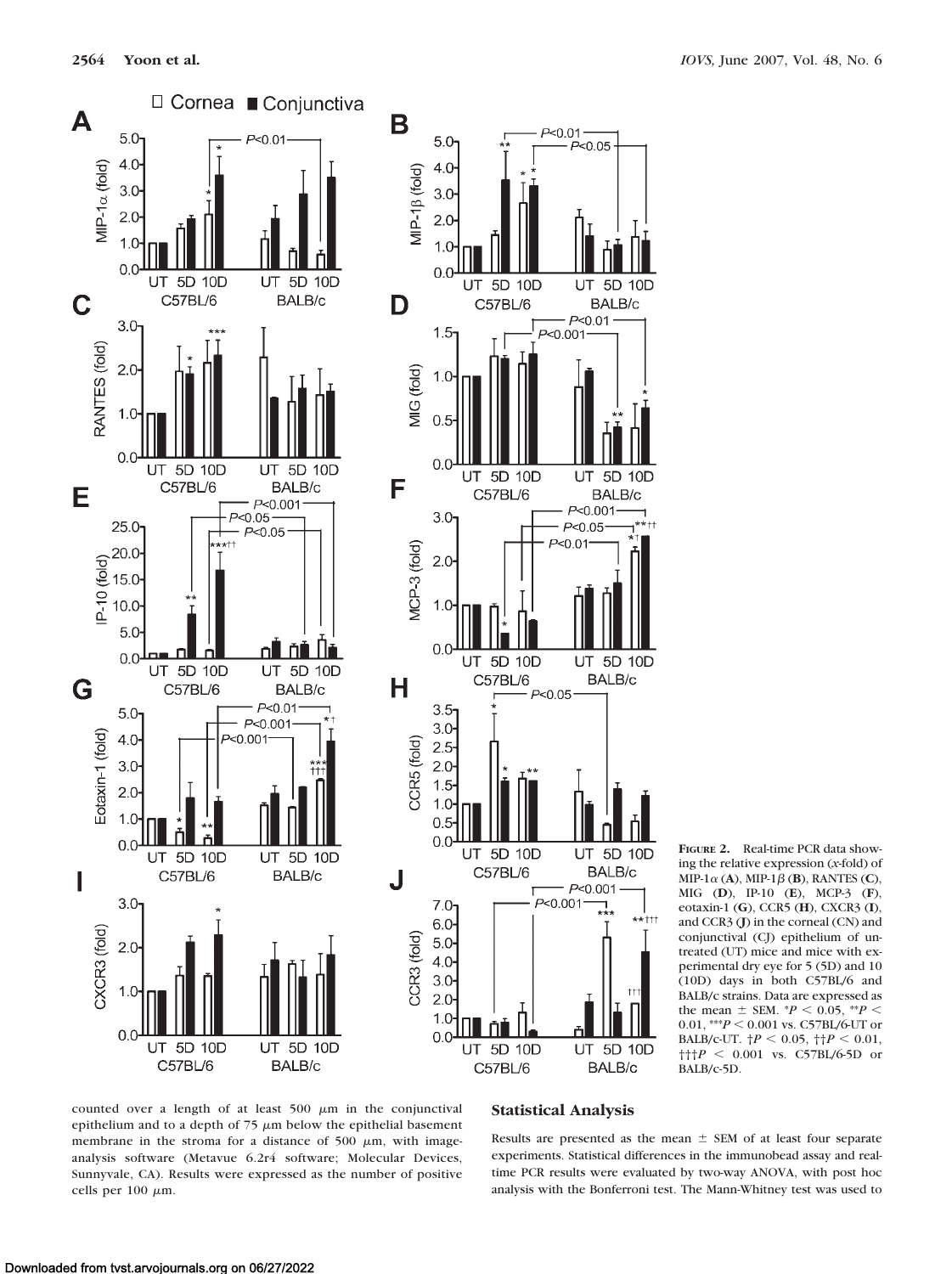|  |  | TABLE 3. Quantitation of Immunostaining Intensity for Chemokines and Their Receptors in Untreated and Experimental Mice |  |  |  |  |
|--|--|-------------------------------------------------------------------------------------------------------------------------|--|--|--|--|
|--|--|-------------------------------------------------------------------------------------------------------------------------|--|--|--|--|

|                |               |                                                      | C57BL/6 Mice |                |                                                      | <b>BALB/c Mice</b> |                |
|----------------|---------------|------------------------------------------------------|--------------|----------------|------------------------------------------------------|--------------------|----------------|
|                | <b>Tissue</b> | $\mathbf{UT}% =\mathbf{X}^{-1}\times\mathbf{A}^{-1}$ | EDE-5D       | <b>EDE-10D</b> | $\mathbf{UT}% =\mathbf{X}^{-1}\times\mathbf{A}^{-1}$ | EDE-5D             | <b>EDE-10D</b> |
| MIP-1 $\alpha$ | <b>CN</b>     | $\mathbf{0}$                                         | $++$         | $++$           | $\Omega$                                             | $\Omega$           | $\Omega$       |
|                | CJ            | $\Omega$                                             | $++$         | $++$           |                                                      | 0                  |                |
| MIP-1 $\beta$  | <b>CN</b>     | $\Omega$                                             | $++$         | $++$           |                                                      | $\Omega$           |                |
|                | CJ            |                                                      | $++++$       | $+++$          |                                                      | $\Omega$           |                |
| <b>RANTES</b>  | <b>CN</b>     | $\Omega$                                             | $++$         | $^{+}$         |                                                      | 0                  |                |
|                | CJ            |                                                      | $++$         | $++$           |                                                      |                    |                |
| MIG            | CN            | $\Omega$                                             | $++$         | $+++$          |                                                      | $\Omega$           |                |
|                | CJ            |                                                      | $++$         | $+++$          |                                                      | $\Omega$           |                |
| $IP-10$        | CN            | $\Omega$                                             | $++++$       | $+++$          |                                                      | $\Omega$           | $^+$           |
|                | CJ            | $\Omega$                                             | $++$         | $+++$          |                                                      | $\Omega$           | 0              |
| MCP-3          | CN            | $\Omega$                                             | $\Omega$     | $\mathbf{0}$   | $\Omega$                                             | $++$               | $++$           |
|                | CJ            | $\Omega$                                             | $0, +$       | $0, +$         |                                                      | $++$               | $++$           |
| Eotaxin-1      | CN            | $\Omega$                                             | $\Omega$     | $\Omega$       | 0                                                    | $++$               | $++$           |
|                | CJ            | $\Omega$                                             | $0, +$       | $0, +$         | $\Omega$                                             | $++$               | $++$           |
| CCR5           | CN            | $0, S^*+$                                            | $0, S++$     | $+, S++$       | $+, S+$                                              | $0, S+$            | $0, S+$        |
|                | <b>CJ</b>     |                                                      | $++$         | $++$           | $^{+}$                                               | $^+$               | $^{+}$         |
| CXCR3          | <b>CN</b>     | $\Omega$                                             | $0, S+$      | $^{+}$         |                                                      | $\Omega$           | $\theta$       |
|                | <b>CJ</b>     | $\Omega$                                             | $++$         | $++++$         | 0                                                    | $\mathbf{0}$       | $\Omega$       |
| CCR3           | <b>CN</b>     | $\theta$                                             | $\Omega$     | $\theta$       |                                                      | $++$               | $++++$         |
|                | CJ            | $\mathbf{0}$                                         | $0, +$       | $0, +$         | $\mathbf{0}$                                         | $++$               | $++++$         |

Data were collected in the corneal (CN) and conjunctival (CJ) epithelium of untreated (UT) mice and mice with experimental dry eye (EDE) for 5 (5D) and 10 (10D) days. Level: 0, no different than the secondary antibody control; +, slightly greater than the secondary antibody control;  $\,++,$  moderate staining;  $+++,$  intense staining.

\* S, stomal staining.

compare the number of CCR5- or CXCR5-positive cells between untreated mice and mice with EDE for 5 or 10 days.  $P < 0.05$  was considered significant.

#### **RESULTS**

#### **Th-1 Attracting Chemokines in the Cornea and Conjunctiva**

The results of the immunobead chemokine detection assays are presented in Figure 1. The MIP-1 $\alpha$  and -1 $\beta$  concentrations in the corneal epithelium of C57BL/6 mice significantly increased from 10.80  $\pm$  2.29 and 13.37  $\pm$  11.59 pg/mL in untreated controls to 23.33  $\pm$  9.31 (*P* < 0.05) and 47.27  $\pm$  13.34 pg/mL  $(P < 0.05)$  after EDE for 5 days, respectively. Although the difference was not statistically significant when compared with the control samples, the respective concentrations after 10 days of EDE were 19.17  $\pm$  9.90 and 37.1  $\pm$  4.02 pg/mL in C57BL/6 mice. The concentrations of MIG and IP-10 in the C57BL/6 corneal epithelium significantly increased respectively from 7.99  $\pm$  4.10 and 16.23  $\pm$  3.95 pg/mL in untreated control animals to  $40.70 \pm 20.90$  ( $P < 0.05$ ) and  $63.63 \pm 10.13$ pg/mL ( $P < 0.01$ ) after 5 days of EDE and to  $44.67 \pm 29.41$  $(P \le 0.05$  compared with the control) and 87.00  $\pm$  14.08 pg/mL ( $P \le 0.001$  compared with the control) after 10 days of EDE. In contrast, there were no changes in MIP-1 $\alpha$ , MIP-1 $\beta$ , MIG, and IP-10 concentrations in the BALB/c corneal epithelium at either 5 or 10 days of EDE. The IP-10 concentration in the corneal epithelium was significantly lower in BALB/c than in C57BL/6 mice after 5 and 10 days of EDE ( $P < 0.01$  and  $P <$ 0.001, respectively).

The MIP-1 $\alpha$  and -1 $\beta$  concentrations in the conjunctiva of C57BL/6 mice increased from 8.18  $\pm$  5.45 and 8.02  $\pm$  5.05 pg/mL in untreated controls to  $40.23 \pm 15.90$  ( $P \le 0.05$ ) and  $40.80 \pm 15.41$  pg/mL ( $P < 0.05$ ) after EDE for 5 days and to  $36.98 \pm 15.48$  ( $P > 0.05$  compared with the control) and  $48.63 \pm 10.21$  pg/mL ( $P \le 0.01$  compared with the control) after EDE for 10 days, respectively. The concentrations of MIG and IP-10 in the C57BL/6 conjunctiva significantly increased from  $10.84 \pm 6.01$  and  $16.03 \pm 6.04$  pg/mL in untreated control subjects to 24.70  $\pm$  7.50 (*P* < 0.05) and 47.93  $\pm$  6.13 pg/mL ( $P$  < 0.05) after 5 days of EDE and to 28.77  $\pm$  3.19 ( $P$  < 0.05, compared with the control) and  $94.93 \pm 28.31$  pg/mL  $(P \le 0.001$ , compared with the control) after 10 days of EDE, respectively. In contrast, there were no changes in MIP-1 $\alpha$ ,  $MIP-1\beta$ , and IP-10 concentrations in the BALB/c conjunctiva at either 5 or 10 days of EDE. The MIG concentration in the BALB/c conjunctiva significantly decreased at 5 and 10 days of EDE compared with the control ( $P \le 0.01$  for both). The MIG concentration in the conjunctiva of untreated mice was higher in BALB/c than in C57BL/6 mice  $(P < 0.01)$ . However, after 10 days of EDE, the conjunctiva of BALB/c had lower MIG and IP-10 concentrations ( $P \le 0.05$  and  $P \le 0.001$ , respectively) than did those of C57BL/6 mice.

#### **Effects of Desiccating Stress on Levels of Chemokine and Chemokine Receptor Transcripts in the Cornea and Conjunctiva**

The effect of desiccating stress on levels of chemokine and chemokine receptor transcripts in the cornea and conjunctiva was evaluated by real-time PCR (Fig. 2). In the corneal epithelium of C57BL/6 mice, the level of CCR5 transcript at 5 days of EDE and MIP-1 $\alpha$  and -1 $\beta$  transcripts at 10 days of EDE significantly increased compared with those in untreated control mice. In the conjunctiva of C57BL/6 mice, the levels of MIP-1 $\beta$ , RANTES, IP-10, and CCR5 transcripts at 5 days of EDE and  $MIP-1\alpha$ ,  $MIP-1\beta$ , RANTES, IP-10, CCR5, and CXCR3 transcripts at 10 days of EDE significantly increased compared with baseline. There was a decrease in eotaxin-1 (5 and 10 days of EDE) and MCP-3 (5 days of EDE) transcript levels in the corneal and conjunctival tissues of C57BL/6 mice, respectively.

In contrast, in the BALB/c corneal epithelium, the levels of CCR3 transcript at 5 days of EDE and MCP3 and eotaxin-1 transcripts at 10 days of EDE significantly increased compared with those in untreated control animals. In the BALB/c con-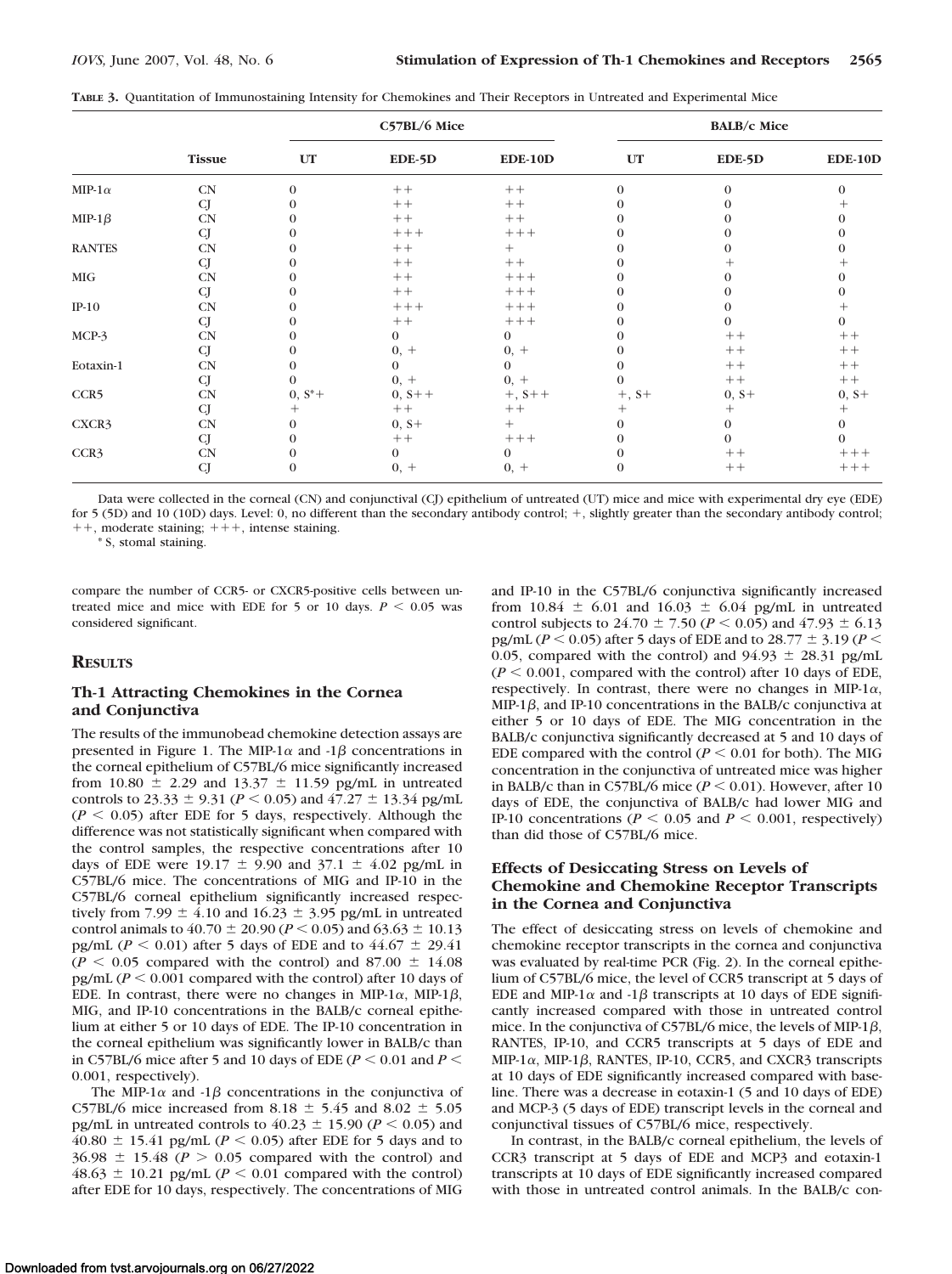

**FIGURE 3.** Immunofluorescent staining and laser scanning confocal microscopy in corneal tissue sections stained with polyclonal antibodies (*green*) to RANTES, IP-10, and MCP-3. Nuclei were counterstained with propidium iodide (*red*), and merged images were produced. Negative control images are also shown. Representative staining in the corneal epithelium in untreated controls (UT) and after 5 (5D) and 10 (10D) days of experimental dry eye in C57BL/6 (C) and BALB/c (B) mice. Scale bar, 50  $\mu$ m.

junctiva, the levels of MCP3, eotaxin-1, and CCR3 transcripts at 10 days of EDE significantly increased compared with baseline. There was no change in the levels of Th-1 chemokines or their ligands in the corneal and conjunctival tissues of BALB/c mice in response to desiccating stress, except for MIG, which significantly decreased in the conjunctiva at 5 and 10 days of EDE.

The corneal epithelium of BALB/c mice had lower CCR5 at 5 days, lower MIP-1 $\alpha$  and IP-10 at 10 days, higher eotaxin-1, and CCR3 at 5 days, and higher MCP-3 and eotaxin-1 transcript levels at 10 days of EDE than C57BL/6 mice. The conjunctiva of BALB/c mice had lower MIP-1 $\beta$ , MIG, and IP-10 at 5 and 10 days; higher MCP-3 at 5 days; and higher MCP-3, eotaxin-1, and CCR3 transcript levels at 10 days of EDE than C57BL/6 mice.

## **Immunodetection of Chemokines and Chemokine Receptors**

Chemokine and chemokine receptor antigens were immunodetected in corneal and conjunctival tissue sections obtained from C57BL/6 and BALB/c mice (Table 3; Figs. 3, 4, 5).

Staining for MIP-1 $\alpha$ , MIP-1 $\beta$ , RANTES, MIG, and IP-10 increased after 5 and 10 days of EDE in the corneal and conjunctival epithelium of C57BL/6 mice. Although weak staining for MIP-1 $\alpha$  (10 days of EDE) and RANTES (5 and 10 days of EDE) in the conjunctival epithelium and IP-10 (10 days of EDE) in the corneal epithelium of BALB/c mice was noted, most of the Th-1 cell–attracting chemokines were undetectable in the corneal and conjunctival tissues of BALB/c mice. MCP-3, eotaxin-1, and CCR3 were barely detected in the cornea and conjunctiva of C57BL/6 mice, but there was a moderate to marked increase in immunoreactivity in both tissues of BALB/c mice.

CCR5 and CXCR3 (not shown) staining increased in the corneal epithelia, as well as in cells located in the subepithelial corneal stroma after induction of EDE in C57BL/6 mice (Fig. 5A). There was no change in the level of staining for these chemokine receptors in the corneal epithelia of BALB/c mice; however, weak superficial stromal staining was noted in the BALB/c corneas after induction of EDE. In conjunctival sections stained by an immunohistochemical technique, rare mononuclear cells stained positively for CCR5 ( $n = 3.5 \pm$ 2.6/100  $\mu$ m) or CXCR3 ( $n = 1.0 \pm 2.2/100 \mu$ m) in the conjunctival stroma of untreated C57BL/6 mice. After 5 and 10 days of EDE, the number of CCR5-positive cells ( $n = 9.8 \pm$ 1.7/100  $\mu$ m and  $n = 12.8 \pm 2.2/100 \mu$ m, respectively;  $P \le$ 0.01 for both) as well as the number of CXCR3-positive cells  $(n = 7.0 \pm 2.1/100 \mu m$  and  $n = 10.3 \pm 1.7/100 \mu m$ , respectively;  $P \le 0.01$  for both) significantly increased (Fig. 5B). However, the number of CCR5- or CXCR3-positive cells remained unchanged in the conjunctival stroma of BALB/c mice.

#### **DISCUSSION**

We evaluated the effect of desiccating stress on the expression of chemokines and their receptors in the ocular surface tissues of C57BL/6 and BALB/c mice. In the C57BL/6 strain which has a predilection for a Th-1 immune response to proinflammatory stress,<sup>23</sup> there was a significant increase in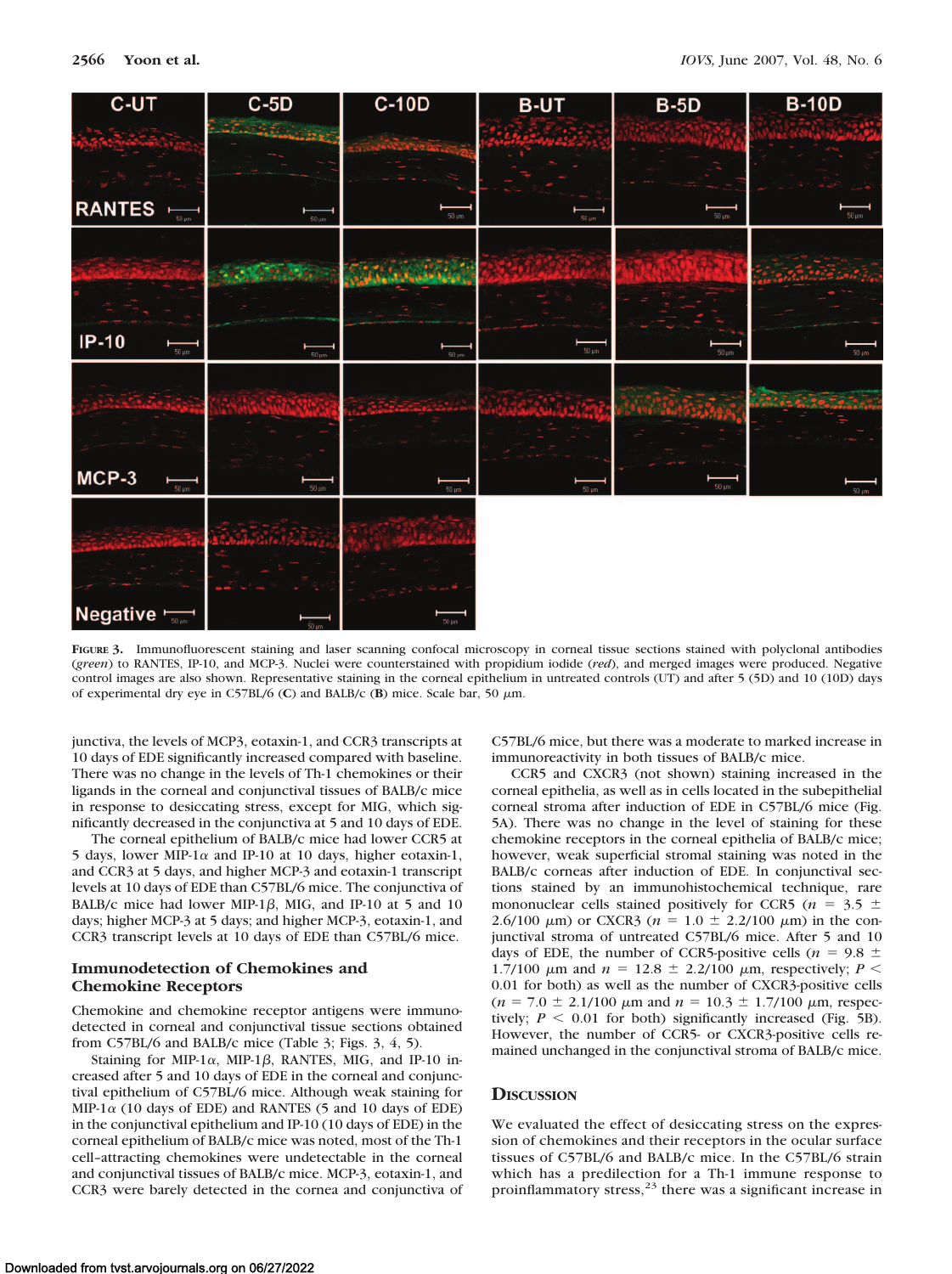

**FIGURE 4.** Immunofluorescent staining and laser scanning confocal microscopy in conjunctival tissue sections. The remaining description is as in Figure 3.

concentrations of MIP-1 $\alpha$ , MIP-1 $\beta$ , MIG, and IP-10 proteins in the corneal epithelium and conjunctiva. Desiccating stress also increased MIP-1 $\alpha$ , MIP-1 $\beta$ , and CCR5 transcripts in the cornea and conjunctiva and RANTES, MIG, IP-10, and CXCR3 transcripts in the conjunctiva of C57BL/6 mice. In contrast, the levels of MCP-3, eotaxin-1, and CCR3 transcripts increased in the tissues of BALB/c mice which manifest a Th-2 immune response.<sup>31</sup> Immunofluorescent staining



**FIGURE 5.** (**A**) Laser scanning confocal microscopy of immunofluorescent staining in the cornea stained for CCR5 (*green*) with propidium iodide (*red*) nuclear counterstaining in untreated controls (UT) and after 5 (5D) and 10 (10D) days of experimental dry eye in C57BL/6 (C57) and BALB/c (BAL) mice. Staining in the subepithelial corneal stroma increased after induction of dry eye. (**B**) Immunohistochemistry for CCR5 in the conjunctiva of C57BL/6 and BALB/c mice in untreated controls and after 5 and 10 days of experimental dry eye. The CCR5-positive cells (*arrows*) increased in the conjunctival stroma of C57BL/6 mice after induction of dry eye. Scale bar: (**A**) 50  $\mu$ m; (**B**) 25  $\mu$ m.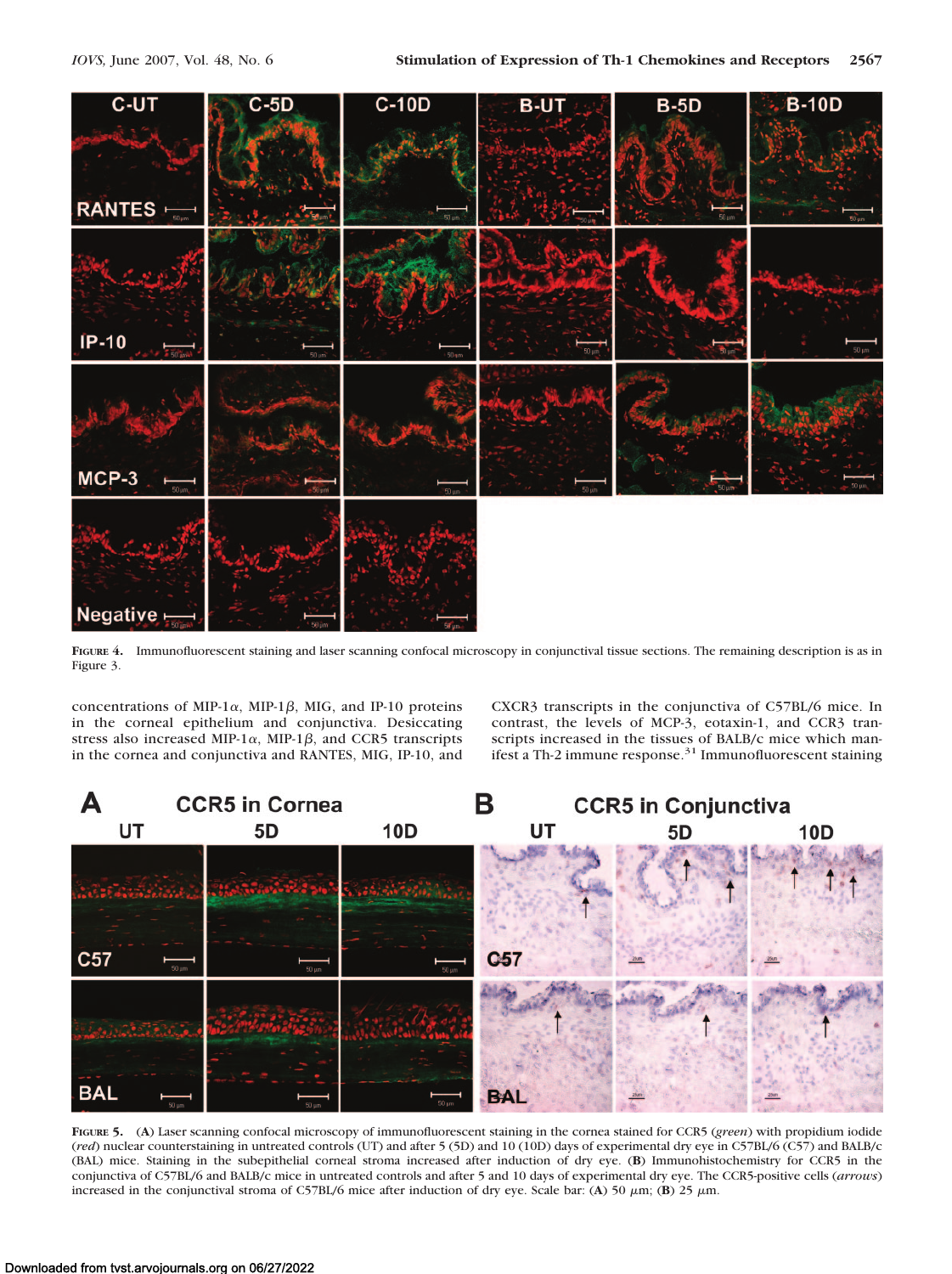supported these results. Although weak immunostaining for MIP-1 $\alpha$ , RANTES, and IP-10 was observed in the ocular surface epithelia of BALB/c mice, there was no significant change in the levels of immunoreactivity for these Th-1 chemokines. These findings suggest that these chemokines may be a key component of the ocular surface inflammatory response to desiccating stress.

Chemokines play a role in leukocyte movement, inflammation, response to infection, angiogenesis, tumor growth, and stem cell proliferation.<sup>18</sup> They induce Th-1 or -2 immune responses through the complement of their receptors that are expressed on different types of leukocytes. In particular, CCR5 and its ligands MIP-1 $\alpha$ , MIP-1 $\beta$ , and RANTES, as well as CXCR3 and its ligands MIG, IP-10, interferon-inducible T-cell  $\alpha$  chemoattractant (ITAC) induce a cell-mediated Th-1 immune response, whereas CCR3 and its ligands MCP-2, -3 and -4; eotaxin-1 and -2; and RANTES induce a Th-2 response that is characteristic of allergy or atopy.<sup>19</sup>

There is considerable evidence that production of chemokines and their receptors increases in a variety of ocular surface diseases, especially allergy and infection. Increased levels of CCR3 and eotaxin were noted in tears of patients with allergic keratoconjunctivitis. $32-34$  MCP-1, MCP-3, and RANTES were also highly expressed in the conjunctiva of patients with vernal keratoconjunctivitis.<sup>35</sup> In addition, several chemokines, including IP-10, were noted to participate in the pathogenesis of herpes simplex keratitis.<sup>36</sup> In vitro stimulation of human conjunctival epithelial cells or keratocytes with inflammatory mediators has been shown to stimulate production of chemokines such as RANTES, IL-8, IP-10, MIG, and ITAC. $37,38$ 

We have reported that hyperosmolar stress induced inflammation in human limbal epithelial cells by increasing expression and production of IL-1 $\beta$ , TNF- $\alpha$ , and the CXC chemokine IL-8, a process that was mediated through activation of the MAPK signaling pathways.13 Therefore, it is likely that the increased production of chemokines and chemokine receptors by the corneal and conjunctival epithelia that we observed in this study may occur in response to stimulation of these proinflammatory cytokines. Although there is no clinically evident ocular surface inflammation in our mouse model of dry eye, we noted  $CD4^+$  T-cell infiltration of the epithelium in the gobletcell–rich area of the conjunctiva of C57BL/6 mice after exposure to desiccating stress.<sup>25</sup> We found an inverse correlation between the number of  $CD4^+$  T cells and conjunctival goblet cells (De Paiva CS, et al. *IOVS* 2006;47:ARVO E-Abstract 5579). In addition, desiccating stress increased corneal permeability, corneal surface irregularity, and expression of cornified envelope protein, such as involucrin and small proline-rich protein-2 by the corneal epithelium of  $C57BL/6$  mice.<sup>39</sup> These phenomena are similar to human dry eye, where T-cell infiltration of the conjunctiva has also been noted, even in eyes with aqueous tear deficiency and no inflammatory signs.<sup>4</sup>

Our study indicates that dry eye increases the production of Th-1 cell-attracting chemokines in the ocular surface epithelium of C57BL/6 mice. These chemokines can attract Th-1 cells, NK cells, macrophages, and immature dendritic cells that express a specific complement of chemokine receptors, such as CCR5 and CXCR3, from the blood vessels to the corneal and conjunctival tissues. Previous studies have reported that CCR5 was overexpressed by the conjunctival epithelium of patients with dry eye; however, little else has been described about changes in levels of chemokines and their receptors in the ocular surface in dry eye.<sup>21,22</sup> CCR5 has been shown to play a critical role in mediating recruitment and mobilization of MHC class  $II<sup>+</sup>$  Langerhans cells into the corneal epithelium.<sup>40</sup> Therefore, the ocular surface epithelium is not simply a target of the disease process, but appears to be an active participant in the local immune responses to dry eye.

Immunofluorescent staining showed an increase in CCR5 or CXCR3 staining in the subepithelial corneal stroma of C57BL/6 mice after induction of EDE. The identity of these cells was not established, but this stromal staining may indicate infiltration by Th-1 or NK cells expressing these chemokine receptors. Immunohistochemistry also demonstrated an increase in CCR5- and CXCR3-positive cells in the conjunctival stoma of C57BL/6 mice.

Our findings that chemokines and their receptors are upregulated in our mouse model of dry eye can be extrapolated to the pathogenesis of human dry eye disease, in which inflammation has been found to play an important role. $41$  Certain patients may display a more robust cell-mediated response to dry eye based on their immunogenetic make-up. For example, patients with Sjögren's syndrome and Stevens-Johnson syndrome, conditions in which genetic predisposition has been established, $42,43$  have more severe keratoconjunctivitis sicca, with greater goblet cell loss and greater ocular dye staining, than other dry eye conditions with a similar low level of tear production.<sup>44,45</sup> Further studies are needed, to determine whether increased production of certain chemokines or their receptors is responsible for the greater disease severity in these patients.

In conclusion, specific Th-1 and -2 immune responses are induced after desiccating stress in a strain-dependent fashion. Desiccating stress stimulates expression of Th-1 cell attracting chemokines and chemokine receptors on the ocular surface of C57BL/6 mice. These findings suggest that blocking production of certain chemokines or their receptors may modulate the ocular surface immune–inflammatory response in dry eye disease.

#### *References*

- 1. Pflugfelder SC. Anti-inflammatory therapy of dry eye. *Ocul Surf*. 2003;1:31–36.
- 2. Jones DT, Monroy D, Ji Z, Atherton SS, Pflugfelder SC. Sjögren's syndrome: cytokine and Epstein-Barr viral gene expression within the conjunctival epithelium. *Invest Ophthalmol Vis Sci*. 1994;35: 3493–3504.
- 3. Pflugfelder SC, Jones D, Ji Z, Afonso A, Monroy D. Altered cytokine balance in the tear fluid and conjunctiva of patients with Sjögren's syndrome keratoconjunctivitis sicca. *Curr Eye Res*. 1999;19:201– 211.
- 4. Stern ME, Gao J, Schwalb TA, et al. Conjunctival T-cell subpopulations in Sjögren's and non-Sjögren's patients with dry eye. *Invest Ophthalmol Vis Sci*. 2002;43:2609 –2614.
- 5. Rolando M, Barabino S, Mingari C, Moretti S, Giuffrida S, Calabria G. Distribution of conjunctival HLA-DR expression and the pathogenesis of damage in early dry eye. *Cornea*. 2005;24:951–954.
- 6. Solomon A, Dursun D, Liu Z, Xie Y, Macri A, Pflugfelder SC. Proand anti-inflammatory forms of interleukin-1 in the tear fluid and conjunctiva of patients with dry-eye disease. *Invest Ophthalmol Vis Sci*. 2001;42:2283–2292.
- 7. Afonso AA, Sobrin L, Monroy D, Selzer M, Lokeshwar B, Pflugfelder SC. Tear fluid gelatinase B activity correlates with IL-1alpha concentration and fluorescein clearance in ocular rosacea. *Invest Ophthalmol Vis Sci*. 1999;40:2506 –2512.
- 8. Sobrin L, Liu Z, Monroy DC, et al. Regulation of MMP-9 activity in human tear fluid and corneal epithelial culture supernatant. *Invest Ophthalmol Vis Sci*. 2000;41:1703–1709.
- 9. Pflugfelder SC, Farley W, Luo L, et al. Matrix metalloproteinase-9 knockout confers resistance to corneal epithelial barrier disruption in experimental dry eye. *Am J Pathol*. 2005;166:61–71.
- 10. Corrales RM, Stern ME, De Paiva CS, Welch J, Li DQ, Pflugfelder SC. Desiccating stress stimulates expression of matrix metalloproteinases by the corneal epithelium. *Invest Ophthalmol Vis Sci*. 2006;47:3293–3302.
- 11. Yeh S, Song XJ, Farley W, Li DQ, Stern ME, Pflugfelder SC. Apoptosis of ocular surface cells in experimentally induced dry eye. *Invest Ophthalmol Vis Sci*. 2003;44:124 –129.